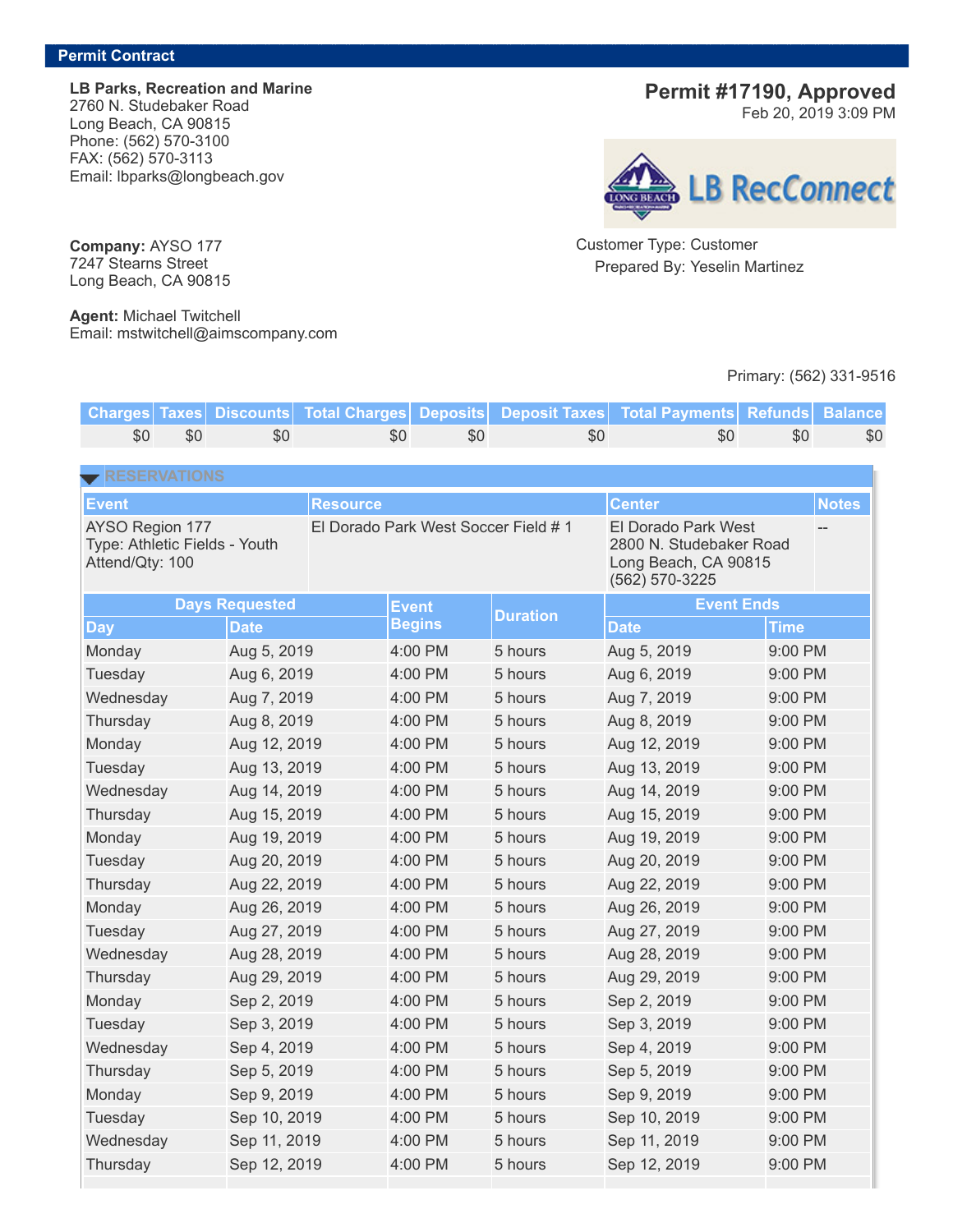| Monday                                             | Sep 16, 2019 | 4:00 PM | 5 hours | Sep 16, 2019 | 9:00 PM |  |  |
|----------------------------------------------------|--------------|---------|---------|--------------|---------|--|--|
| Tuesday                                            | Sep 17, 2019 | 4:00 PM | 5 hours | Sep 17, 2019 | 9:00 PM |  |  |
| Wednesday                                          | Sep 18, 2019 | 4:00 PM | 5 hours | Sep 18, 2019 | 9:00 PM |  |  |
| Thursday                                           | Sep 19, 2019 | 4:00 PM | 5 hours | Sep 19, 2019 | 9:00 PM |  |  |
| Monday                                             | Sep 23, 2019 | 4:00 PM | 5 hours | Sep 23, 2019 | 9:00 PM |  |  |
| Tuesday                                            | Sep 24, 2019 | 4:00 PM | 5 hours | Sep 24, 2019 | 9:00 PM |  |  |
| Wednesday                                          | Sep 25, 2019 | 4:00 PM | 5 hours | Sep 25, 2019 | 9:00 PM |  |  |
| Thursday                                           | Sep 26, 2019 | 4:00 PM | 5 hours | Sep 26, 2019 | 9:00 PM |  |  |
| Tuesday                                            | Oct 1, 2019  | 4:00 PM | 5 hours | Oct 1, 2019  | 9:00 PM |  |  |
| Wednesday                                          | Oct 2, 2019  | 4:00 PM | 5 hours | Oct 2, 2019  | 9:00 PM |  |  |
| Thursday                                           | Oct 3, 2019  | 4:00 PM | 5 hours | Oct 3, 2019  | 9:00 PM |  |  |
| Monday                                             | Oct 7, 2019  | 4:00 PM | 5 hours | Oct 7, 2019  | 9:00 PM |  |  |
| Tuesday                                            | Oct 8, 2019  | 4:00 PM | 5 hours | Oct 8, 2019  | 9:00 PM |  |  |
| Wednesday                                          | Oct 9, 2019  | 4:00 PM | 5 hours | Oct 9, 2019  | 9:00 PM |  |  |
| Thursday                                           | Oct 10, 2019 | 4:00 PM | 5 hours | Oct 10, 2019 | 9:00 PM |  |  |
| Monday                                             | Oct 14, 2019 | 4:00 PM | 5 hours | Oct 14, 2019 | 9:00 PM |  |  |
| Tuesday                                            | Oct 15, 2019 | 4:00 PM | 5 hours | Oct 15, 2019 | 9:00 PM |  |  |
| Wednesday                                          | Oct 16, 2019 | 4:00 PM | 5 hours | Oct 16, 2019 | 9:00 PM |  |  |
| Thursday                                           | Oct 17, 2019 | 4:00 PM | 5 hours | Oct 17, 2019 | 9:00 PM |  |  |
| Monday                                             | Oct 21, 2019 | 4:00 PM | 5 hours | Oct 21, 2019 | 9:00 PM |  |  |
| Tuesday                                            | Oct 22, 2019 | 4:00 PM | 5 hours | Oct 22, 2019 | 9:00 PM |  |  |
| Wednesday                                          | Oct 23, 2019 | 4:00 PM | 5 hours | Oct 23, 2019 | 9:00 PM |  |  |
| Thursday                                           | Oct 24, 2019 | 4:00 PM | 5 hours | Oct 24, 2019 | 9:00 PM |  |  |
| Monday                                             | Oct 28, 2019 | 4:00 PM | 5 hours | Oct 28, 2019 | 9:00 PM |  |  |
| Tuesday                                            | Oct 29, 2019 | 4:00 PM | 5 hours | Oct 29, 2019 | 9:00 PM |  |  |
| Wednesday                                          | Oct 30, 2019 | 4:00 PM | 5 hours | Oct 30, 2019 | 9:00 PM |  |  |
| Monday                                             | Nov 4, 2019  | 4:00 PM | 5 hours | Nov 4, 2019  | 9:00 PM |  |  |
| Tuesday                                            | Nov 5, 2019  | 4:00 PM | 5 hours | Nov 5, 2019  | 9:00 PM |  |  |
| Wednesday                                          | Nov 6, 2019  | 4:00 PM | 5 hours | Nov 6, 2019  | 9:00 PM |  |  |
| Thursday                                           | Nov 7, 2019  | 4:00 PM | 5 hours | Nov 7, 2019  | 9:00 PM |  |  |
| Monday                                             | Nov 11, 2019 | 4:00 PM | 5 hours | Nov 11, 2019 | 9:00 PM |  |  |
| Tuesday                                            | Nov 12, 2019 | 4:00 PM | 5 hours | Nov 12, 2019 | 9:00 PM |  |  |
| Wednesday                                          | Nov 13, 2019 | 4:00 PM | 5 hours | Nov 13, 2019 | 9:00 PM |  |  |
| Thursday                                           | Nov 14, 2019 | 4:00 PM | 5 hours | Nov 14, 2019 | 9:00 PM |  |  |
| Monday                                             | Nov 18, 2019 | 4:00 PM | 5 hours | Nov 18, 2019 | 9:00 PM |  |  |
| Tuesday                                            | Nov 19, 2019 | 4:00 PM | 5 hours | Nov 19, 2019 | 9:00 PM |  |  |
| Wednesday                                          | Nov 20, 2019 | 4:00 PM | 5 hours | Nov 20, 2019 | 9:00 PM |  |  |
|                                                    |              | 4:00 PM |         |              | 9:00 PM |  |  |
| Thursday                                           | Nov 21, 2019 |         | 5 hours | Nov 21, 2019 |         |  |  |
| Monday                                             | Nov 25, 2019 | 4:00 PM | 5 hours | Nov 25, 2019 | 9:00 PM |  |  |
| Tuesday                                            | Nov 26, 2019 | 4:00 PM | 5 hours | Nov 26, 2019 | 9:00 PM |  |  |
| Wednesday                                          | Nov 27, 2019 | 4:00 PM | 5 hours | Nov 27, 2019 | 9:00 PM |  |  |
| Monday                                             | Dec 2, 2019  | 4:00 PM | 5 hours | Dec 2, 2019  | 9:00 PM |  |  |
| Tuesday                                            | Dec 3, 2019  | 4:00 PM | 5 hours | Dec 3, 2019  | 9:00 PM |  |  |
| Wednesday                                          | Dec 4, 2019  | 4:00 PM | 5 hours | Dec 4, 2019  | 9:00 PM |  |  |
| Thursday                                           | Dec 5, 2019  | 4:00 PM | 5 hours | Dec 5, 2019  | 9:00 PM |  |  |
| <b>Summary</b>                                     |              |         |         | <b>Notes</b> |         |  |  |
| Total Number of Dates: 68<br>Total Time: 340 hours |              |         |         |              |         |  |  |

 $\bar{\rm t}$ 

 $\mathbf{L}$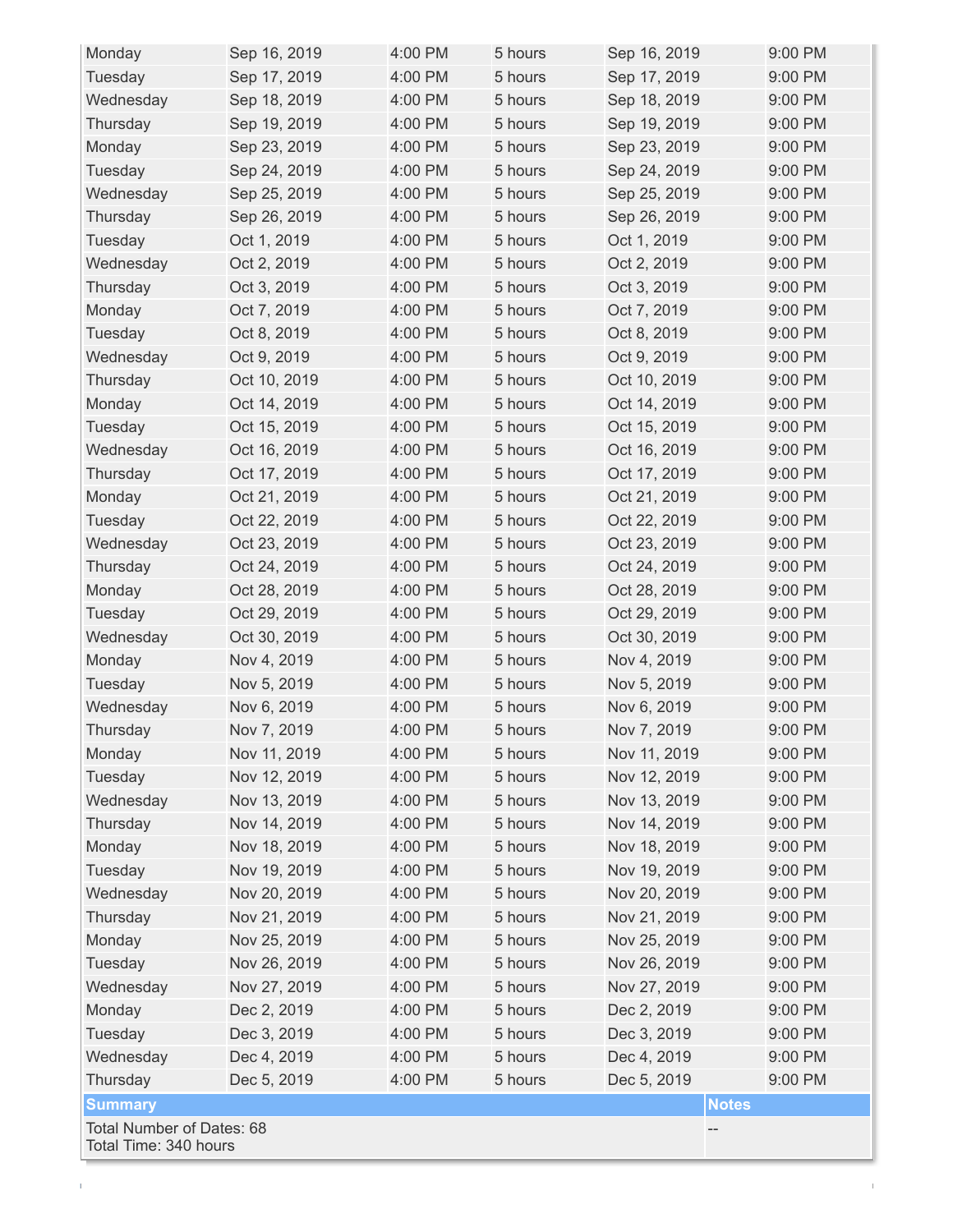| El Dorado Park West Soccer Field # 2<br><b>El Dorado Park West</b><br><b>AYSO Region 177</b><br>Type: Athletic Fields - Youth<br>2800 N. Studebaker Road<br>Attend/Qty: 100<br>Long Beach, CA 90815<br>(562) 570-3225 |  |
|-----------------------------------------------------------------------------------------------------------------------------------------------------------------------------------------------------------------------|--|
| <b>Event Ends</b><br><b>Days Requested</b><br><b>Event</b><br><b>Duration</b>                                                                                                                                         |  |
| <b>Begins</b><br><b>Date</b><br><b>Date</b><br><b>Time</b><br><b>Day</b>                                                                                                                                              |  |
| Monday<br>Aug 5, 2019<br>4:00 PM<br>5 hours<br>Aug 5, 2019<br>9:00 PM                                                                                                                                                 |  |
| Tuesday<br>4:00 PM<br>5 hours<br>Aug 6, 2019<br>9:00 PM<br>Aug 6, 2019                                                                                                                                                |  |
| Wednesday<br>Aug 7, 2019<br>4:00 PM<br>5 hours<br>Aug 7, 2019<br>9:00 PM                                                                                                                                              |  |
| 4:00 PM<br>9:00 PM<br>Thursday<br>Aug 8, 2019<br>5 hours<br>Aug 8, 2019                                                                                                                                               |  |
| 4:00 PM<br>Monday<br>Aug 12, 2019<br>5 hours<br>Aug 12, 2019<br>9:00 PM                                                                                                                                               |  |
| Tuesday<br>Aug 13, 2019<br>4:00 PM<br>9:00 PM<br>5 hours<br>Aug 13, 2019                                                                                                                                              |  |
| Wednesday<br>Aug 14, 2019<br>4:00 PM<br>5 hours<br>Aug 14, 2019<br>9:00 PM                                                                                                                                            |  |
| 4:00 PM<br>9:00 PM<br>Thursday<br>Aug 15, 2019<br>5 hours<br>Aug 15, 2019                                                                                                                                             |  |
| 4:00 PM<br>Monday<br>Aug 19, 2019<br>5 hours<br>Aug 19, 2019<br>9:00 PM                                                                                                                                               |  |
| Tuesday<br>4:00 PM<br>9:00 PM<br>Aug 20, 2019<br>5 hours<br>Aug 20, 2019                                                                                                                                              |  |
| Wednesday<br>Aug 21, 2019<br>4:00 PM<br>5 hours<br>Aug 21, 2019<br>9:00 PM                                                                                                                                            |  |
| Thursday<br>4:00 PM<br>5 hours<br>Aug 22, 2019<br>9:00 PM<br>Aug 22, 2019                                                                                                                                             |  |
| 4:00 PM<br>Monday<br>Aug 26, 2019<br>5 hours<br>Aug 26, 2019<br>9:00 PM                                                                                                                                               |  |
| Tuesday<br>4:00 PM<br>9:00 PM<br>Aug 27, 2019<br>5 hours<br>Aug 27, 2019                                                                                                                                              |  |
| Wednesday<br>Aug 28, 2019<br>4:00 PM<br>5 hours<br>Aug 28, 2019<br>9:00 PM                                                                                                                                            |  |
| Thursday<br>4:00 PM<br>5 hours<br>Aug 29, 2019<br>9:00 PM<br>Aug 29, 2019                                                                                                                                             |  |
| Sep 2, 2019<br>Monday<br>Sep 2, 2019<br>4:00 PM<br>5 hours<br>9:00 PM                                                                                                                                                 |  |
| Tuesday<br>4:00 PM<br>9:00 PM<br>Sep 3, 2019<br>5 hours<br>Sep 3, 2019                                                                                                                                                |  |
| Wednesday<br>Sep 4, 2019<br>4:00 PM<br>5 hours<br>Sep 4, 2019<br>9:00 PM                                                                                                                                              |  |
| Thursday<br>4:00 PM<br>5 hours<br>Sep 5, 2019<br>9:00 PM<br>Sep 5, 2019                                                                                                                                               |  |
| Monday<br>Sep 9, 2019<br>4:00 PM<br>5 hours<br>Sep 9, 2019<br>9:00 PM                                                                                                                                                 |  |
| Tuesday<br>Sep 10, 2019<br>4:00 PM<br>5 hours<br>Sep 10, 2019<br>9:00 PM                                                                                                                                              |  |
| 4:00 PM<br>9:00 PM<br>Wednesday<br>Sep 11, 2019<br>5 hours<br>Sep 11, 2019                                                                                                                                            |  |
| Sep 12, 2019<br>4:00 PM<br>Sep 12, 2019<br>9:00 PM<br>Thursday<br>5 hours                                                                                                                                             |  |
| 4:00 PM<br>Sep 16, 2019<br>9:00 PM<br>Monday<br>Sep 16, 2019<br>5 hours                                                                                                                                               |  |
| 9:00 PM<br>Tuesday<br>Sep 17, 2019<br>4:00 PM<br>5 hours<br>Sep 17, 2019                                                                                                                                              |  |
| Sep 18, 2019<br>9:00 PM<br>Wednesday<br>Sep 18, 2019<br>4:00 PM<br>5 hours                                                                                                                                            |  |
| 4:00 PM<br>5 hours<br>9:00 PM<br>Thursday<br>Sep 19, 2019<br>Sep 19, 2019                                                                                                                                             |  |
| Sep 23, 2019<br>9:00 PM<br>Monday<br>Sep 23, 2019<br>4:00 PM<br>5 hours                                                                                                                                               |  |
| 9:00 PM<br>Tuesday<br>Sep 24, 2019<br>4:00 PM<br>5 hours<br>Sep 24, 2019                                                                                                                                              |  |
| Sep 25, 2019<br>9:00 PM<br>Wednesday<br>Sep 25, 2019<br>4:00 PM<br>5 hours                                                                                                                                            |  |
| 4:00 PM<br>5 hours<br>9:00 PM<br>Thursday<br>Sep 26, 2019<br>Sep 26, 2019                                                                                                                                             |  |
| Tuesday<br>Oct 1, 2019<br>4:00 PM<br>5 hours<br>Oct 1, 2019<br>9:00 PM                                                                                                                                                |  |
| Wednesday<br>Oct 2, 2019<br>4:00 PM<br>5 hours<br>Oct 2, 2019<br>9:00 PM                                                                                                                                              |  |
| 9:00 PM<br>Thursday<br>Oct 3, 2019<br>4:00 PM<br>5 hours<br>Oct 3, 2019                                                                                                                                               |  |
| Monday<br>4:00 PM<br>5 hours<br>9:00 PM<br>Oct 7, 2019<br>Oct 7, 2019                                                                                                                                                 |  |
| Tuesday<br>Oct 8, 2019<br>4:00 PM<br>5 hours<br>Oct 8, 2019<br>9:00 PM                                                                                                                                                |  |
| Wednesday<br>Oct 9, 2019<br>4:00 PM<br>5 hours<br>Oct 9, 2019<br>9:00 PM                                                                                                                                              |  |
| Oct 10, 2019<br>9:00 PM<br>Thursday<br>Oct 10, 2019<br>4:00 PM<br>5 hours                                                                                                                                             |  |
| Monday<br>4:00 PM<br>5 hours<br>Oct 14, 2019<br>9:00 PM<br>Oct 14, 2019                                                                                                                                               |  |
| Oct 15, 2019<br>9:00 PM<br>Tuesday<br>4:00 PM<br>5 hours<br>Oct 15, 2019                                                                                                                                              |  |
| Wednesday<br>Oct 16, 2019<br>4:00 PM<br>5 hours<br>Oct 16, 2019<br>9:00 PM                                                                                                                                            |  |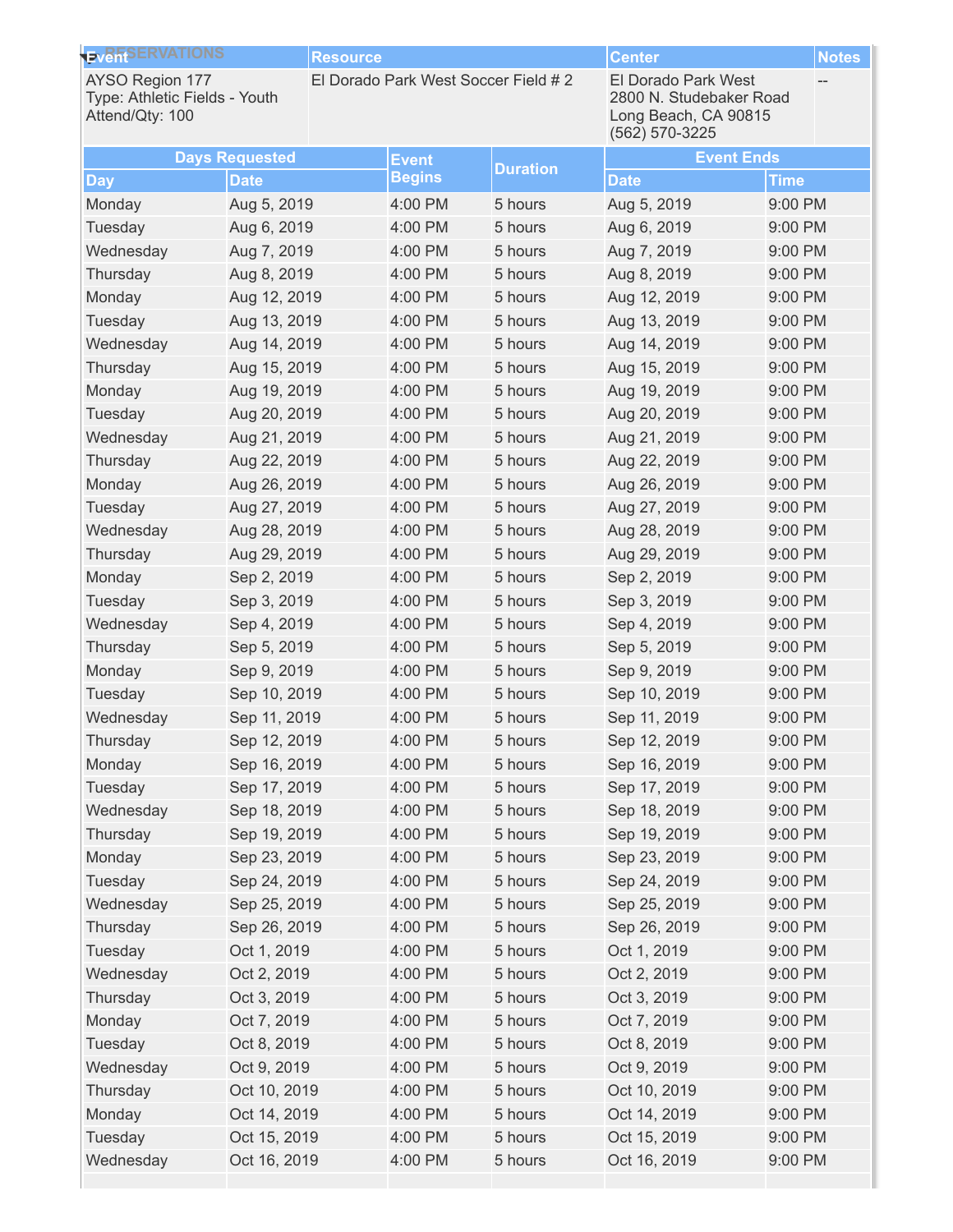| Thursday                                           | Oct 17, 2019 | 4:00 PM | 5 hours | Oct 17, 2019 |              | 9:00 PM |  |
|----------------------------------------------------|--------------|---------|---------|--------------|--------------|---------|--|
| Monday                                             | Oct 21, 2019 | 4:00 PM | 5 hours | Oct 21, 2019 |              | 9:00 PM |  |
| Tuesday                                            | Oct 22, 2019 | 4:00 PM | 5 hours | Oct 22, 2019 |              | 9:00 PM |  |
| Wednesday                                          | Oct 23, 2019 | 4:00 PM | 5 hours | Oct 23, 2019 |              | 9:00 PM |  |
| Thursday                                           | Oct 24, 2019 | 4:00 PM | 5 hours | Oct 24, 2019 |              | 9:00 PM |  |
| Monday                                             | Oct 28, 2019 | 4:00 PM | 5 hours | Oct 28, 2019 |              | 9:00 PM |  |
| Tuesday                                            | Oct 29, 2019 | 4:00 PM | 5 hours | Oct 29, 2019 |              | 9:00 PM |  |
| Wednesday                                          | Oct 30, 2019 | 4:00 PM | 5 hours | Oct 30, 2019 |              | 9:00 PM |  |
| Monday                                             | Nov 4, 2019  | 4:00 PM | 5 hours | Nov 4, 2019  |              | 9:00 PM |  |
| Tuesday                                            | Nov 5, 2019  | 4:00 PM | 5 hours | Nov 5, 2019  |              | 9:00 PM |  |
| Wednesday                                          | Nov 6, 2019  | 4:00 PM | 5 hours | Nov 6, 2019  |              | 9:00 PM |  |
| Thursday                                           | Nov 7, 2019  | 4:00 PM | 5 hours | Nov 7, 2019  |              | 9:00 PM |  |
| Monday                                             | Nov 11, 2019 | 4:00 PM | 5 hours | Nov 11, 2019 |              | 9:00 PM |  |
| Tuesday                                            | Nov 12, 2019 | 4:00 PM | 5 hours | Nov 12, 2019 |              | 9:00 PM |  |
| Wednesday                                          | Nov 13, 2019 | 4:00 PM | 5 hours | Nov 13, 2019 |              | 9:00 PM |  |
| Thursday                                           | Nov 14, 2019 | 4:00 PM | 5 hours | Nov 14, 2019 |              | 9:00 PM |  |
| Monday                                             | Nov 18, 2019 | 4:00 PM | 5 hours | Nov 18, 2019 |              | 9:00 PM |  |
| Tuesday                                            | Nov 19, 2019 | 4:00 PM | 5 hours | Nov 19, 2019 |              | 9:00 PM |  |
| Wednesday                                          | Nov 20, 2019 | 4:00 PM | 5 hours | Nov 20, 2019 |              | 9:00 PM |  |
| Thursday                                           | Nov 21, 2019 | 4:00 PM | 5 hours | Nov 21, 2019 |              | 9:00 PM |  |
| Monday                                             | Nov 25, 2019 | 4:00 PM | 5 hours | Nov 25, 2019 |              | 9:00 PM |  |
| Tuesday                                            | Nov 26, 2019 | 4:00 PM | 5 hours | Nov 26, 2019 |              | 9:00 PM |  |
| Wednesday                                          | Nov 27, 2019 | 4:00 PM | 5 hours | Nov 27, 2019 |              | 9:00 PM |  |
| Monday                                             | Dec 2, 2019  | 4:00 PM | 5 hours | Dec 2, 2019  |              | 9:00 PM |  |
| Tuesday                                            | Dec 3, 2019  | 4:00 PM | 5 hours | Dec 3, 2019  |              | 9:00 PM |  |
| Wednesday                                          | Dec 4, 2019  | 4:00 PM | 5 hours | Dec 4, 2019  |              | 9:00 PM |  |
| Thursday                                           | Dec 5, 2019  | 4:00 PM | 5 hours | Dec 5, 2019  |              | 9:00 PM |  |
| <b>Summary</b>                                     |              |         |         |              | <b>Notes</b> |         |  |
| Total Number of Dates: 69<br>Total Time: 345 hours |              |         |         |              |              |         |  |

| <b>RESERVATIONS</b>                                                 |                       |                                      |               |                 |                                                                                          |             |              |  |  |
|---------------------------------------------------------------------|-----------------------|--------------------------------------|---------------|-----------------|------------------------------------------------------------------------------------------|-------------|--------------|--|--|
| <b>Event</b>                                                        |                       | <b>Resource</b>                      |               |                 | <b>Center</b>                                                                            |             | <b>Notes</b> |  |  |
| AYSO Region 177<br>Type: Athletic Fields - Youth<br>Attend/Qty: 100 |                       | El Dorado Park West Soccer Field # 3 |               |                 | El Dorado Park West<br>2800 N. Studebaker Road<br>Long Beach, CA 90815<br>(562) 570-3225 |             |              |  |  |
|                                                                     | <b>Days Requested</b> |                                      | <b>Event</b>  | <b>Duration</b> | <b>Event Ends</b>                                                                        |             |              |  |  |
| <b>Day</b>                                                          | <b>Date</b>           |                                      | <b>Begins</b> |                 | <b>Date</b>                                                                              | <b>Time</b> |              |  |  |
| Monday                                                              | Aug 5, 2019           |                                      | 4:00 PM       | 5 hours         | Aug 5, 2019                                                                              | 9:00 PM     |              |  |  |
| Tuesday                                                             | Aug 6, 2019           |                                      | 4:00 PM       | 5 hours         | Aug 6, 2019                                                                              | 9:00 PM     |              |  |  |
| Wednesday                                                           | Aug 7, 2019           |                                      | 4:00 PM       | 5 hours         | Aug 7, 2019                                                                              | 9:00 PM     |              |  |  |
| Thursday                                                            | Aug 8, 2019           |                                      | 4:00 PM       | 5 hours         | Aug 8, 2019                                                                              | 9:00 PM     |              |  |  |
| Monday                                                              | Aug 12, 2019          |                                      | 4:00 PM       | 5 hours         | Aug 12, 2019                                                                             | 9:00 PM     |              |  |  |
| Tuesday                                                             | Aug 13, 2019          |                                      | 4:00 PM       | 5 hours         | Aug 13, 2019                                                                             | 9:00 PM     |              |  |  |
| Wednesday                                                           | Aug 14, 2019          |                                      | 4:00 PM       | 5 hours         | Aug 14, 2019                                                                             | 9:00 PM     |              |  |  |
| Thursday                                                            | Aug 15, 2019          |                                      | 4:00 PM       | 5 hours         | Aug 15, 2019                                                                             | 9:00 PM     |              |  |  |
| Monday                                                              | Aug 19, 2019          |                                      | 4:00 PM       | 5 hours         | Aug 19, 2019                                                                             | 9:00 PM     |              |  |  |
| Tuesday                                                             | Aug 20, 2019          |                                      | 4:00 PM       | 5 hours         | Aug 20, 2019                                                                             | 9:00 PM     |              |  |  |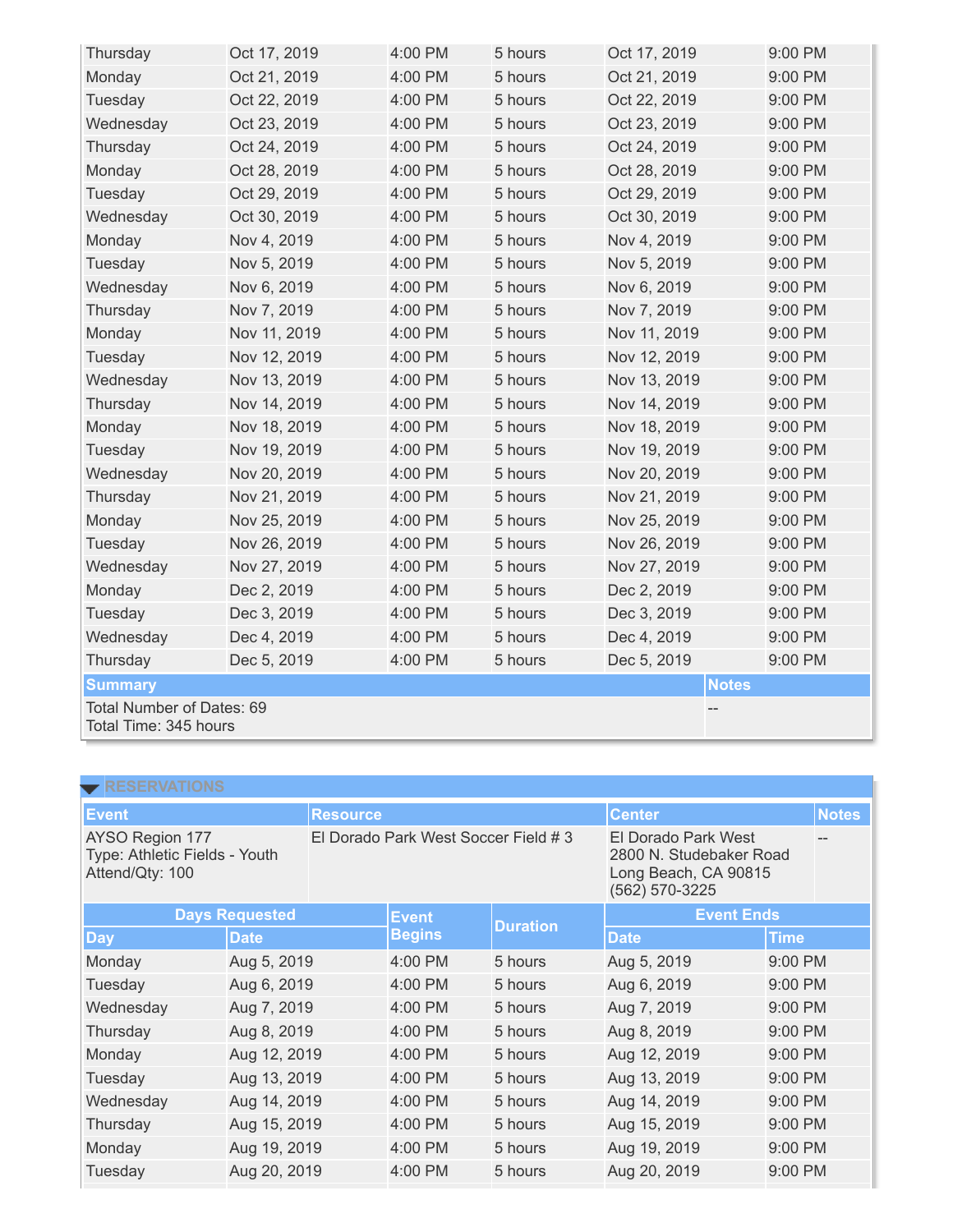| Wednesday | Aug 21, 2019 | 4:00 PM | 5 hours | Aug 21, 2019 | 9:00 PM |
|-----------|--------------|---------|---------|--------------|---------|
| Thursday  | Aug 22, 2019 | 4:00 PM | 5 hours | Aug 22, 2019 | 9:00 PM |
| Monday    | Aug 26, 2019 | 4:00 PM | 5 hours | Aug 26, 2019 | 9:00 PM |
| Tuesday   | Aug 27, 2019 | 4:00 PM | 5 hours | Aug 27, 2019 | 9:00 PM |
| Wednesday | Aug 28, 2019 | 4:00 PM | 5 hours | Aug 28, 2019 | 9:00 PM |
| Thursday  | Aug 29, 2019 | 4:00 PM | 5 hours | Aug 29, 2019 | 9:00 PM |
| Monday    | Sep 2, 2019  | 4:00 PM | 5 hours | Sep 2, 2019  | 9:00 PM |
| Tuesday   | Sep 3, 2019  | 4:00 PM | 5 hours | Sep 3, 2019  | 9:00 PM |
| Wednesday | Sep 4, 2019  | 4:00 PM | 5 hours | Sep 4, 2019  | 9:00 PM |
| Thursday  | Sep 5, 2019  | 4:00 PM | 5 hours | Sep 5, 2019  | 9:00 PM |
| Monday    | Sep 9, 2019  | 4:00 PM | 5 hours | Sep 9, 2019  | 9:00 PM |
| Tuesday   | Sep 10, 2019 | 4:00 PM | 5 hours | Sep 10, 2019 | 9:00 PM |
| Wednesday | Sep 11, 2019 | 4:00 PM | 5 hours | Sep 11, 2019 | 9:00 PM |
| Thursday  | Sep 12, 2019 | 4:00 PM | 5 hours | Sep 12, 2019 | 9:00 PM |
| Monday    | Sep 16, 2019 | 4:00 PM | 5 hours | Sep 16, 2019 | 9:00 PM |
| Tuesday   | Sep 17, 2019 | 4:00 PM | 5 hours | Sep 17, 2019 | 9:00 PM |
| Wednesday | Sep 18, 2019 | 4:00 PM | 5 hours | Sep 18, 2019 | 9:00 PM |
| Thursday  | Sep 19, 2019 | 4:00 PM | 5 hours | Sep 19, 2019 | 9:00 PM |
| Monday    | Sep 23, 2019 | 4:00 PM | 5 hours | Sep 23, 2019 | 9:00 PM |
| Tuesday   | Sep 24, 2019 | 4:00 PM | 5 hours | Sep 24, 2019 | 9:00 PM |
| Wednesday | Sep 25, 2019 | 4:00 PM | 5 hours | Sep 25, 2019 | 9:00 PM |
| Thursday  | Sep 26, 2019 | 4:00 PM | 5 hours | Sep 26, 2019 | 9:00 PM |
| Tuesday   | Oct 1, 2019  | 4:00 PM | 5 hours | Oct 1, 2019  | 9:00 PM |
| Wednesday | Oct 2, 2019  | 4:00 PM | 5 hours | Oct 2, 2019  | 9:00 PM |
| Thursday  | Oct 3, 2019  | 4:00 PM | 5 hours | Oct 3, 2019  | 9:00 PM |
| Monday    | Oct 7, 2019  | 4:00 PM | 5 hours | Oct 7, 2019  | 9:00 PM |
| Tuesday   | Oct 8, 2019  | 4:00 PM | 5 hours | Oct 8, 2019  | 9:00 PM |
| Wednesday | Oct 9, 2019  | 4:00 PM | 5 hours | Oct 9, 2019  | 9:00 PM |
| Thursday  | Oct 10, 2019 | 4:00 PM | 5 hours | Oct 10, 2019 | 9:00 PM |
| Monday    | Oct 14, 2019 | 4:00 PM | 5 hours | Oct 14, 2019 | 9:00 PM |
| Tuesday   | Oct 15, 2019 | 4:00 PM | 5 hours | Oct 15, 2019 | 9:00 PM |
| Wednesday | Oct 16, 2019 | 4:00 PM | 5 hours | Oct 16, 2019 | 9:00 PM |
| Thursday  | Oct 17, 2019 | 4:00 PM | 5 hours | Oct 17, 2019 | 9:00 PM |
| Monday    | Oct 21, 2019 | 4:00 PM | 5 hours | Oct 21, 2019 | 9:00 PM |
| Tuesday   | Oct 22, 2019 | 4:00 PM | 5 hours | Oct 22, 2019 | 9:00 PM |
| Wednesday | Oct 23, 2019 | 4:00 PM | 5 hours | Oct 23, 2019 | 9:00 PM |
| Thursday  | Oct 24, 2019 | 4:00 PM | 5 hours | Oct 24, 2019 | 9:00 PM |
| Monday    | Oct 28, 2019 | 4:00 PM | 5 hours | Oct 28, 2019 | 9:00 PM |
| Tuesday   | Oct 29, 2019 | 4:00 PM | 5 hours | Oct 29, 2019 | 9:00 PM |
| Wednesday | Oct 30, 2019 | 4:00 PM | 5 hours | Oct 30, 2019 | 9:00 PM |
| Monday    | Nov 4, 2019  | 4:00 PM | 5 hours | Nov 4, 2019  | 9:00 PM |
| Tuesday   | Nov 5, 2019  | 4:00 PM | 5 hours | Nov 5, 2019  | 9:00 PM |
| Wednesday | Nov 6, 2019  | 4:00 PM | 5 hours | Nov 6, 2019  | 9:00 PM |
| Thursday  | Nov 7, 2019  | 4:00 PM | 5 hours | Nov 7, 2019  | 9:00 PM |
| Monday    | Nov 11, 2019 | 4:00 PM | 5 hours | Nov 11, 2019 | 9:00 PM |
| Tuesday   | Nov 12, 2019 | 4:00 PM | 5 hours | Nov 12, 2019 | 9:00 PM |
| Wednesday | Nov 13, 2019 | 4:00 PM | 5 hours | Nov 13, 2019 | 9:00 PM |
| Thursday  | Nov 14, 2019 | 4:00 PM | 5 hours | Nov 14, 2019 | 9:00 PM |
| Monday    | Nov 18, 2019 | 4:00 PM | 5 hours | Nov 18, 2019 | 9:00 PM |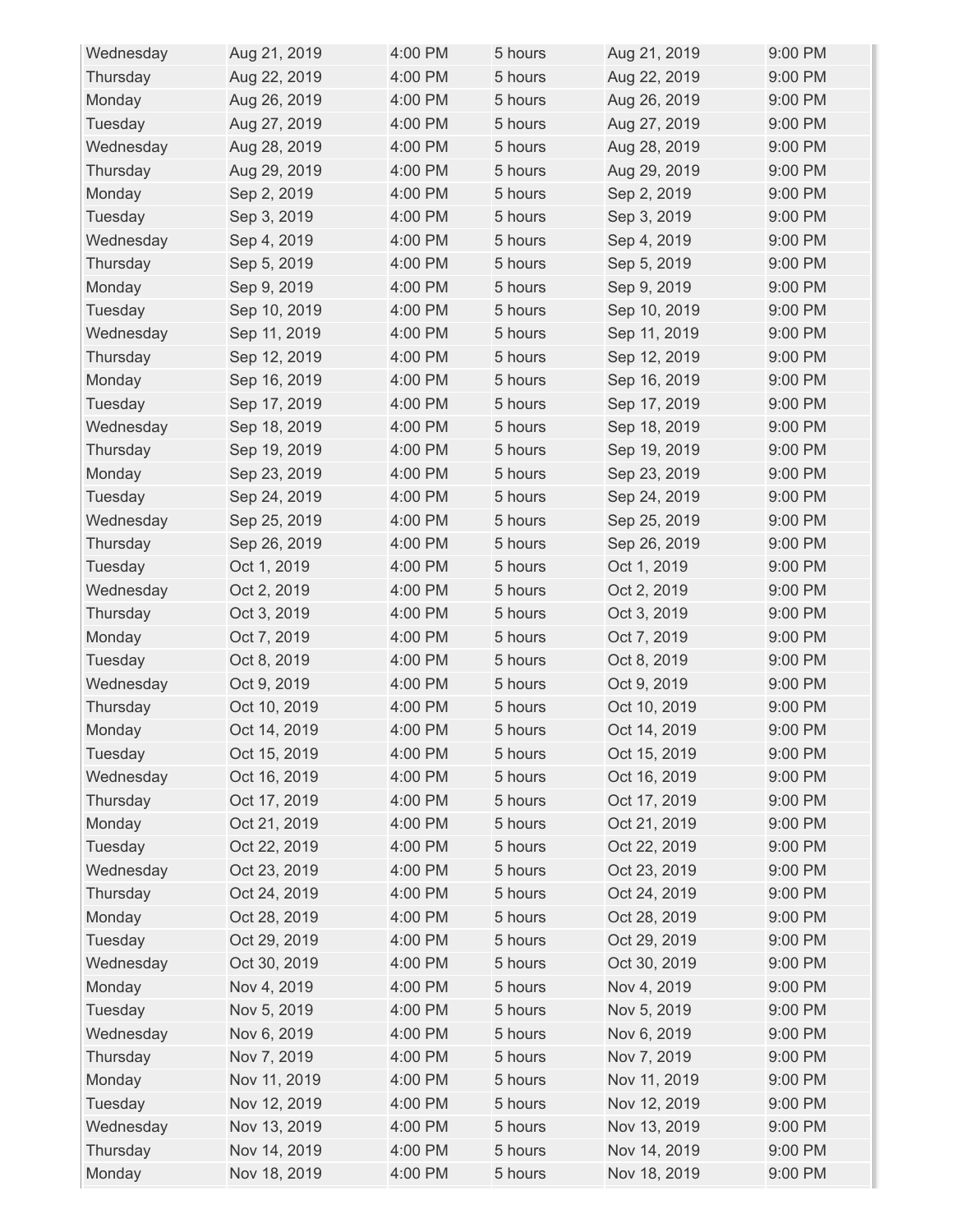| Tuesday                                                  | Nov 19, 2019 | 4:00 PM   | 5 hours | Nov 19, 2019 | 9:00 PM   |  |
|----------------------------------------------------------|--------------|-----------|---------|--------------|-----------|--|
| Wednesday                                                | Nov 20, 2019 | 4:00 PM   | 5 hours | Nov 20, 2019 | 9:00 PM   |  |
| Thursday                                                 | Nov 21, 2019 | 4:00 PM   | 5 hours | Nov 21, 2019 | 9:00 PM   |  |
| Monday                                                   | Nov 25, 2019 | $4:00$ PM | 5 hours | Nov 25, 2019 | $9:00$ PM |  |
| Tuesday                                                  | Nov 26, 2019 | 4:00 PM   | 5 hours | Nov 26, 2019 | 9:00 PM   |  |
| Wednesday                                                | Nov 27, 2019 | 4:00 PM   | 5 hours | Nov 27, 2019 | 9:00 PM   |  |
| Monday                                                   | Dec 2, 2019  | 4:00 PM   | 5 hours | Dec 2, 2019  | 9:00 PM   |  |
| Tuesday                                                  | Dec 3, 2019  | 4:00 PM   | 5 hours | Dec 3, 2019  | 9:00 PM   |  |
| Wednesday                                                | Dec 4, 2019  | 4:00 PM   | 5 hours | Dec 4, 2019  | 9:00 PM   |  |
| Thursday                                                 | Dec 5, 2019  | 4:00 PM   | 5 hours | Dec 5, 2019  | 9:00 PM   |  |
| <b>Summary</b>                                           |              |           |         | <b>Notes</b> |           |  |
| Total Number of Dates: 69<br>--<br>Total Time: 345 hours |              |           |         |              |           |  |

| <b>Description</b>               | Event /<br><b>Resource</b>                                     | Unit Fee | Units Tax  |      | <b>Charge</b> |
|----------------------------------|----------------------------------------------------------------|----------|------------|------|---------------|
| <b>Athletic Field Hourly Fee</b> | AYSO Region 177 #17190<br>El Dorado Park West Soccer Field # 1 |          | \$0 340.00 |      | \$0           |
| <b>Athletic Field Hourly Fee</b> | AYSO Region 177 #17190<br>El Dorado Park West Soccer Field #2  |          | \$0 345.00 |      | \$0           |
| <b>Athletic Field Hourly Fee</b> | AYSO Region 177 #17190<br>El Dorado Park West Soccer Field #3  |          | \$0 345.00 | $--$ | \$0           |

# **WAIVERS**

#### **Signature Plate**

Waiver for:Michael Twitchell Due Date: Aug 5, 2019

Thank you

Waiver Signed by:AYSO 177 on Feb 20, 2019

Signature:

**Permit Language** Waiver for:Michael Twitchell Due Date: Aug 5, 2019

IN CONSIDERATION FOR THE ISSUANCE OF THIS PERMIT BY THE CITY, PERMITTEE AGREES TO AND MUST FOLLOW THE CONDITIONS ATTACHED TO THIS PAGE, WHICH ARE INCORPORATED HEREIN BY THIS REFERENCE. FAILURE TO FOLLOW THESE CONDITIONS MAY RESULT IN IMMEDIATE REVOCATION OF THE PERMIT OR OTHER PENALTIES SUCH AS FORFEITURE OF FEES AND/OR DEPOSIT.

Permittee shall defend, indemnify and hold harmless the City of Long Beach, its Commissions, employees, officials, agents and volunteers for all claims, demands, damage, loss, liability, causes of action, costs and expenses (including reasonable attorney's fees and court costs) arising from Permittee's use of the facility, including but not limited to the condition of the facility, damage to or loss of personal property of third parties, and the activites of Permittee, Permittee's employees, agents, invitees and others allowed in the facility by the Permittee.

By using the facility Permittee acknowledges that the City does not insure the personal property of the Permittee, Permittee's employees, agents, invitees and others allowed at the facility by Permittee against damage of loss by any means and hereby waives any claims for same.